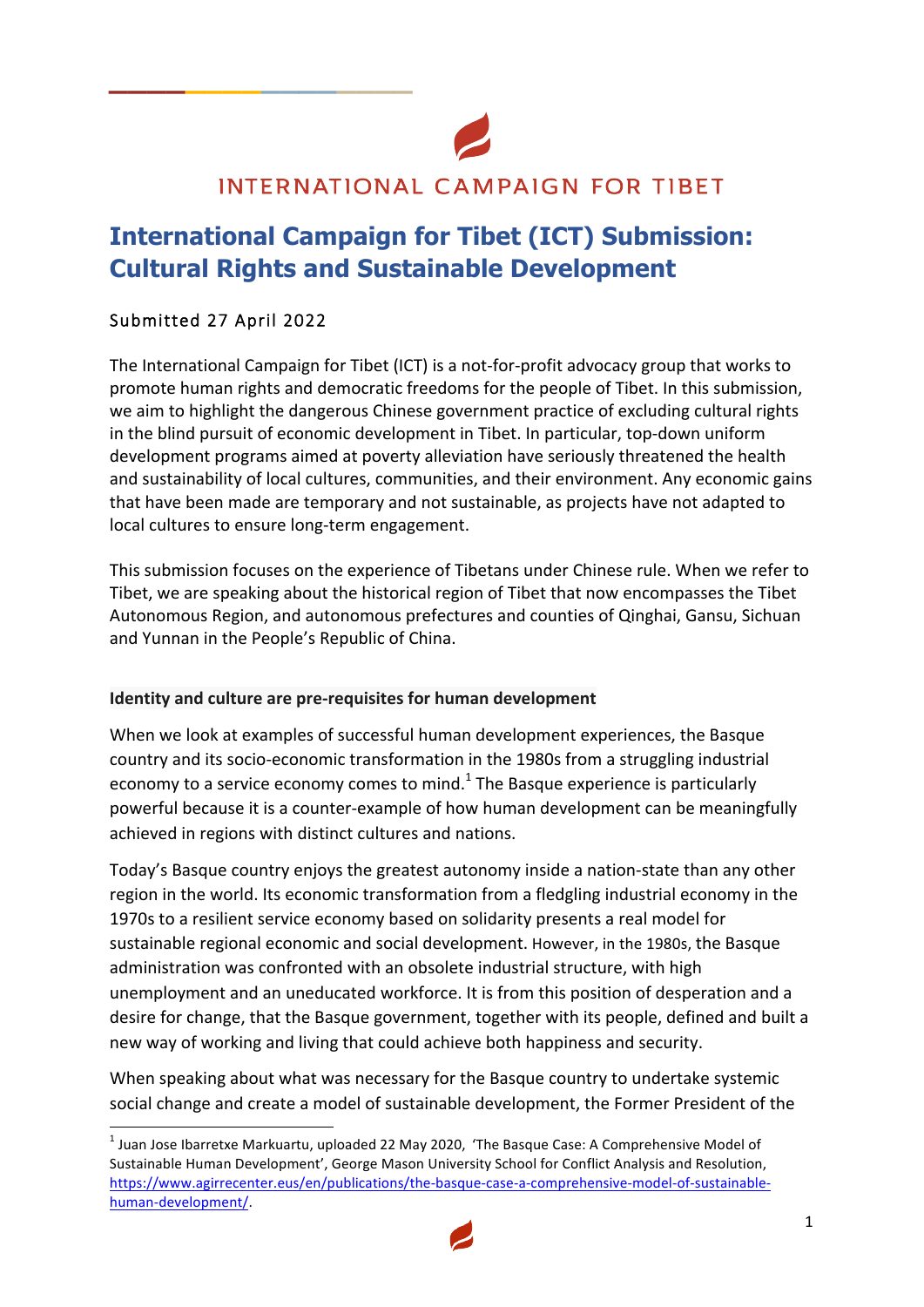Basque Country and Chair of Agirre Lehendakaria Center for Social and Political Studies, Juan Jose Ibarretxe argued a focus on identity and culture, and self- government was essential.

**\_\_\_\_\_\_\_\_\_\_\_\_\_\_\_\_**

Ibarretxe argued culture underscores every human effort and it is culture that gives life meaning. Helen Clark, former New Zealand Prime Minister and former Administrator of the UN Development Program reaffirmed this point, arguing: "culture is a vital aspect of human development, to live lives they value, people must be free to choose their identity, and thus to define who they are" (UNDP, 2013).

Without local culture, socio-economic transformation and development cannot be achieved. It is essential that people have the space and freedom to express their culture and draw on their culture to define their vision for the future. In the Basque case, local leaders understood that respecting and emphasizing the bonds that connected the Basque people was critical to creating the solidarity that was needed to undertake and achieve sustainable socio-economic development.<sup>2</sup>

There is a misperception that all cultures should integrate into one similar global society that captures ideas of modernity. However, local cultures need to be preserved so that solutions to global challenges can be designed to serve best the needs of local people. In a 2014 interview, Pope Francis also highlighted this reality, arguing:

"A healthy globalization is like a polyhedron: all together, but each retaining its identity. [...] The [current] misunderstood globalisation is like a sphere: all points are equal, all equidistant from the center". $3$ 

The Basque experience also highlights the critical role of self-government and agency in human development. When reflecting on the Basque experience, Ibarretxe reasoned that without self-government and agency, a nation or a community cannot preserve its cultural identity, empower its people and design solutions that serve the needs and values of the local people.

The importance of culture and agency in developing Tibet was explicitly emphasized by Kerstin Leitner, the resident representative of the U.N. Development Program in China. At the first forum on international aid for Tibet, Leitner reasoned, "Without their [Tibetan peoples'] active engagement and cooperation, any development program will not take root in the Tibetan community and thus will only have a very limited impact."<sup>4</sup>

https://www.culturalsurvival.org/news/tibet-un-identifies-tibetan-expression-factor-foreign-aid.



<sup>&</sup>lt;sup>2</sup> Ellie Hopgood, 26 October 2020, 'All Together, or Not at All', Medium, https://medium.com/transformationcapital/all-together-or-not-at-all-lessons-from-the-basque-countrys-economic-revival-ecd455837913.<br><sup>3</sup> An interview given to Henrique Cymerman, 2014. The same sentiment was also expressed by the pope on 27

September 2015. See 6abc, 27 September 2015, 'VIDEO: Pope Francis' give impassioned remarks on globalization', https://6abc.com/independence-mall-pope-francis/1003739/.<br><sup>4</sup> Cultural Survival, No date, 'TIBET: U.N. identifies Tibetan expression as factor in foreign aid',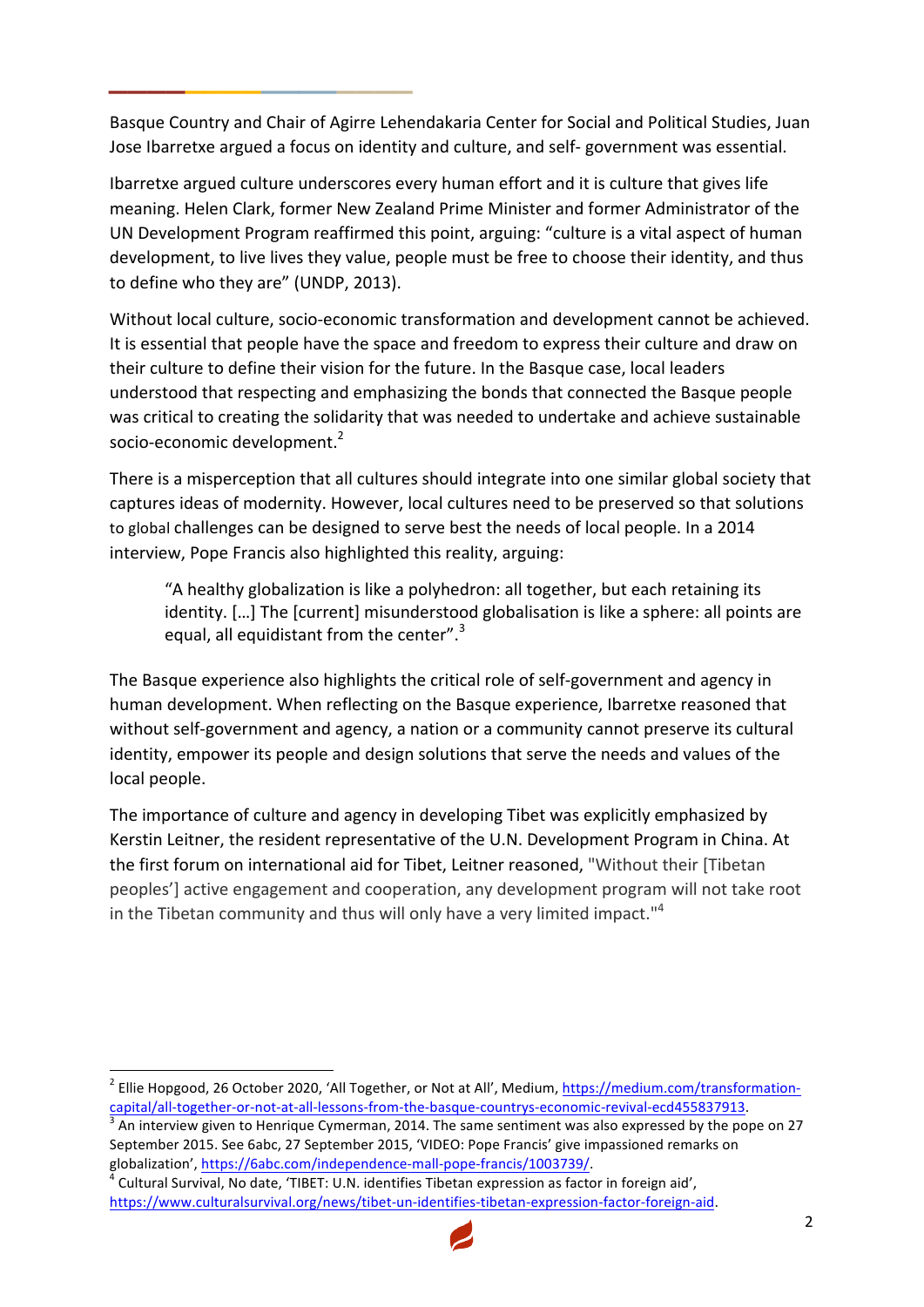#### **QUESTIONNAIRE**

#### **I. The cultures of development**

**\_\_\_\_\_\_\_\_\_\_\_\_\_\_\_\_**

#### 1. What is your understanding of what "development" should aspire to?

Development should aim to improve the quality of life individuals, which means giving people the freedom and opportunities to live lives they value:

- Freedom from poverty: sufficient food, clothing and shelter, health, and education
- Freedom from fear: safety and security in one's natural, social and political environment.
- Freedom of speech: to participate in political and community life, including in religious activities.

#### **2.** How is development defined in your country?

The cornerstone of China's development policy and concept is poverty alleviation. In recent years, environmental sustainability has been increasingly featured.

The Chinese discourse primarily views development as a process of technology-centred modernization.<sup>5</sup> The Chinese state views development through the lens of historical realism and Marxist evolutionary theory, which assumes human progress is a linear path from savagery to civilization, and economic development can be used to create a civilized, common and unified nation.

In Tibet, development is used as a state-building tool to reduce ethnic difference and integrate and assimilate 'relative backward' nations on the periphery. Development is therefore focused on economic development and achieving absolute progress in material gains to eradicate poverty and improve peoples' livelihood (defined as education, medical, and health serves, and public welfare facilities).

While there are references to social development and green development in China's more recent conceptions of development, such as the  $13<sup>th</sup>$  Five Year Plan for Economic and Social Development<sup>6</sup>, social development is focused on creating 'ideal' civilized citizens while green development seeks to minimize environmental damage.

<u> 1989 - Jan Samuel Barbara, margaret e</u>

https://chinamediaproject.org/the\_ccp\_dictionary/development/.<br>
<sup>6</sup> Central Committee of the Communist Party of China, March 2016, 'The 13<sup>th</sup> Five-Year Plan for Economic and Social Development of the People's Republic of China (2016-2020)', https://en.ndrc.gov.cn/policies/202105/P020210527785800103339.pdf. 



 $5$  Marin Rudyak, 8 June 2021, 'Development', The China Media Project,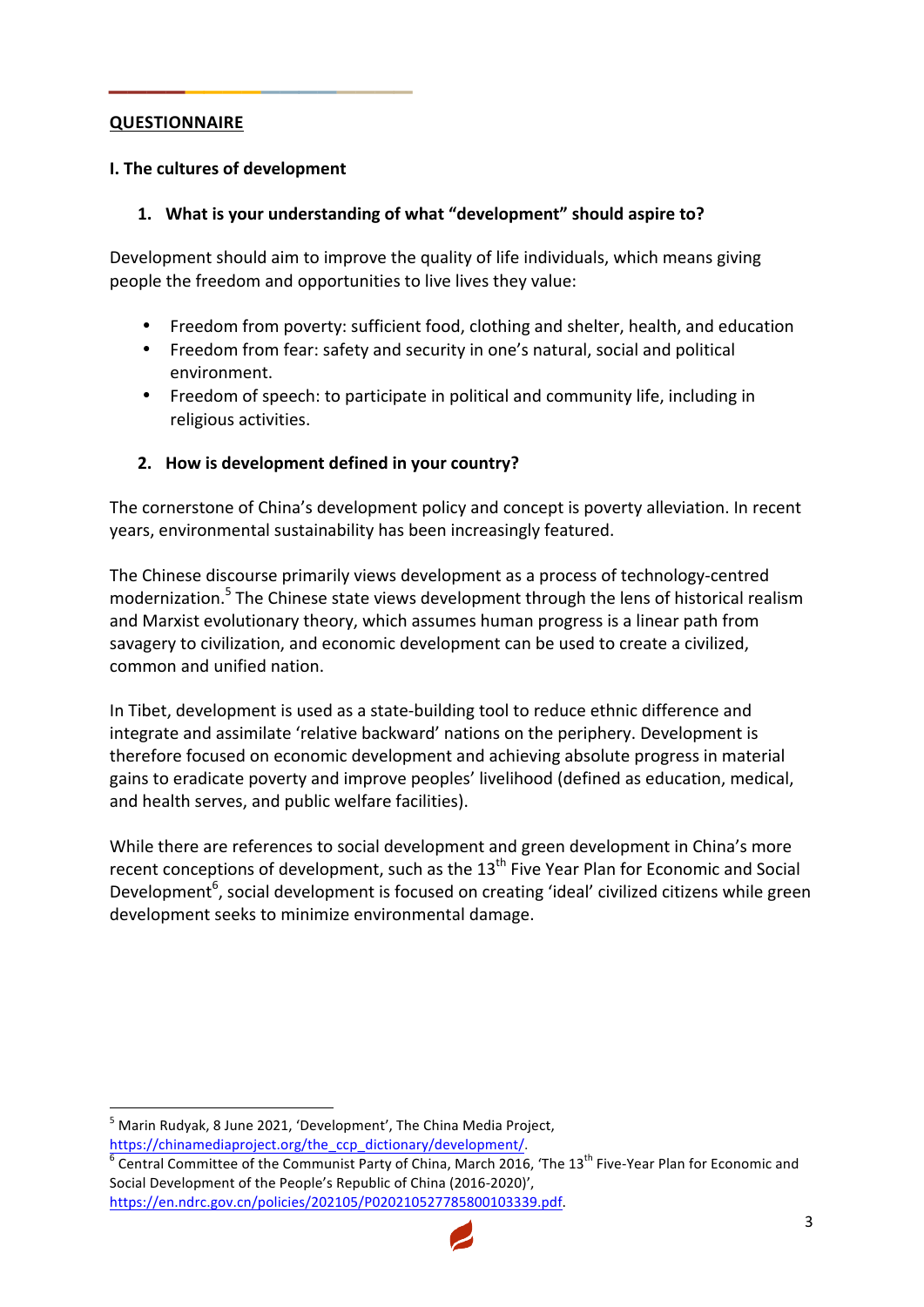# **3.** Has your country developed and adopted a (sustainable) development strategy?

**\_\_\_\_\_\_\_\_\_\_\_\_\_\_\_\_**

China's 2016 National Plan on Implementation of the '2030 Agenda for Sustainable Development' outlines poverty alleviation, ecological civilization, and global climate and sustainability governance as the three main goals of its sustainability development strategy.<sup>7</sup>

China's current development philosophy and goal is to promote a 'people-centred innovative, coordinated, green, open and shared development'<sup>8</sup>. Despite its ostensibly holistic approach to human wellbeing, it is primarily focused on increasing economic productivity through new technological methods.

# **4.** Who are the main stakeholders defining, driving and monitoring the (sustainable) **development process?**

The National Development and Reform Commission drafts the Five-Year economic and social development plans, however it is not exactly clear who the additional main stakeholders are.

# **5.** Are there participatory processes influencing and informing the definition and evaluation of (sustainable) development policies? If so, how?

While in Tibetan areas free speech, and dissenting views on government policies altogether, are subject to persecution, incarceration or other repressive measures, a truly participatory approach to the definition and evaluation of development policies, for example according to principles of "Free, Prior and Informed Consent" of affected communities, is not possible.

# **6.** Have the development priorities or the assistance provided by international organisations impacted negatively on some aspects of your country's (sustainable) **development policies?**

On July 7th, 2000, the World Bank Board of Executive Directors rejected Bank Management's support of the China Western Poverty Reduction Project, which centered on the resettlement of 58,000 Chinese farmers into an area that is traditionally part of Tibet. The Board decision to reject Management's recommendation forced the Chinese government to withdraw the project from consideration.

The decision came on the heels of a scathing report from the independent World Bank Inspection Panel, which found that the World Bank had violated all of its most important social and environmental policies in the design of the project. The Inspection Panel process had been triggered by a claim filed by the International Campaign for Tibet (ICT), acting in



 $^7$  China Daily, September 2016, 'China's National Plan on Implementation of the 2030 Agenda for Sustainable Development', 

http://www.chinadaily.com.cn/specials/China'sNationalPlanonimplementationofagenda(EN).pdf.  $8$  Cao Desheng, 6 March 2021, 'Xi stresses coordinated, green and open model', China Daily,

https://www.chinadaily.com.cn/a/202103/06/WS6042b294a31024ad0baad2c3.html.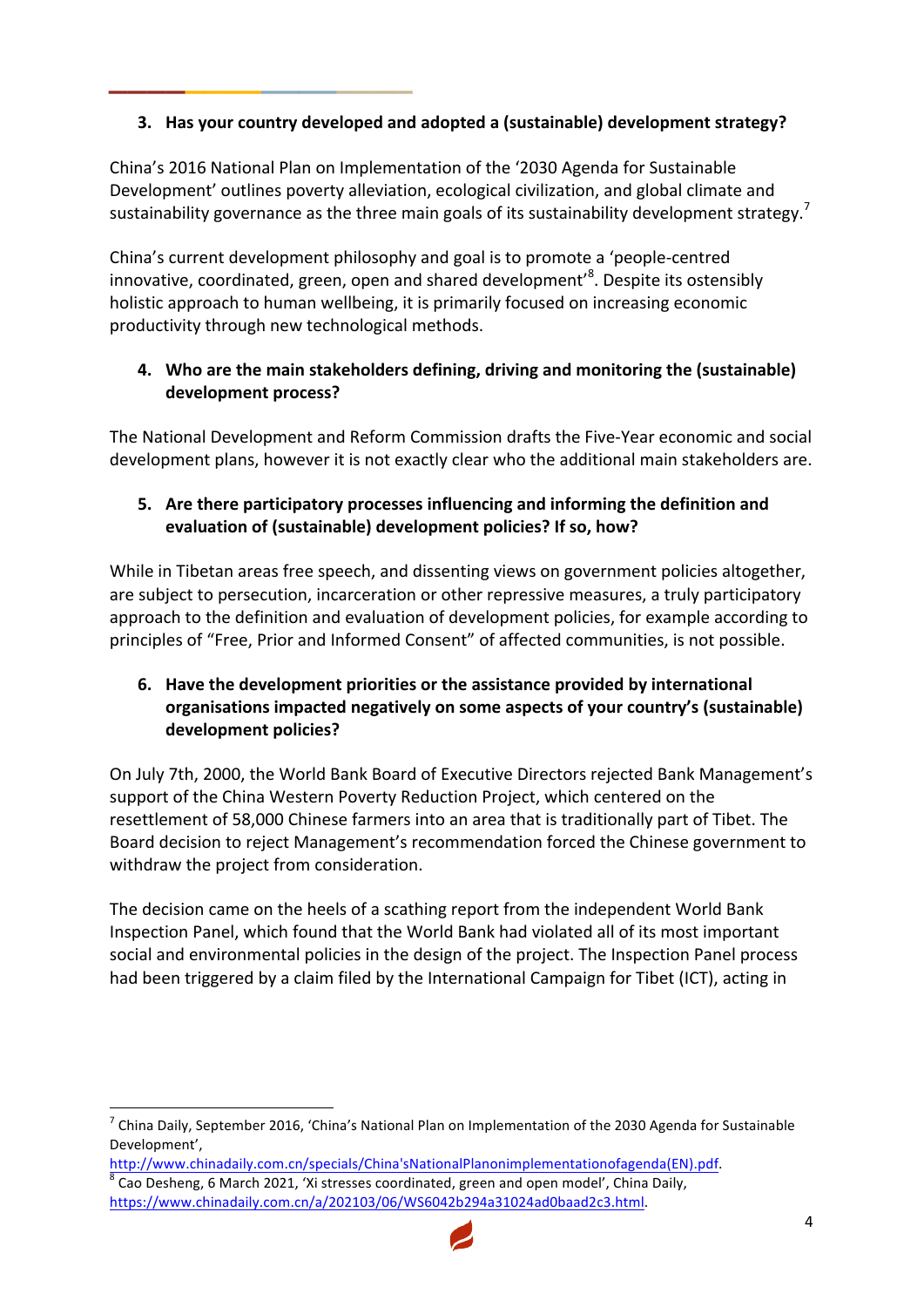response to letters smuggled out of the project region by affected Tibetans who feared that the project would amount to nothing less than a "death sentence" for them.<sup>9</sup>

# **II.** The cultural rights dimension of the sustainable development goals

**\_\_\_\_\_\_\_\_\_\_\_\_\_\_\_\_**

7. In designing the strategy to achieve the SDGs, what consideration has been given to their cultural dimensions and to cultural rights? Which aspects have been **considered?**

### Not known.

**8.** How was the planning, implementation and monitoring of the strategy adapted to the cultural values, world views, practices and identities of the concerned persons? How was respect for diversity integrated in the process?

Not known

**9.** How were the persons concerned involved? Their diverse cultural resources, knowledge and capacities in various contexts capitalized? Has the strategy to achieve the SDGs been designed in a way that is culturally adequate and inclusive?

China's strategy to achieve sustainable development goals in Tibet have not been designed in a way that is culturally adequate or inclusive. They have in fact been designed to be detached as much as possible from Tibetan language and culture. This can be observed in China's formulation and implementation of its educational, poverty alleviation, employment, and environmental conservation projects in Tibet.

# Educational policies

Despite research showing native-language instruction leads to better academic outcomes,  $^{10}$ and legal instruments protecting the right of Tibetans to study and use their native language, $^{11}$  Tibetan language is not protected in practice. Tibetan language education has gradually been phased out at primary and secondary level schooling in favour of a Chinesemedium instruction model. A Tibetan scholar of education policy across China has estimated that at least 70 per cent of all schools across Tibet now use Chinese medium instruction, and all schools within the TAR have already completed the shift. This policy to replace Tibetanmedium instruction with Chinese-medium instruction was implemented according to the

  $9$  CIEL. August 2000, 'VICTORY! World Bank Effort to Support China's Population Transfer into Tibet is Defeated!', https://www.ciel.org/news/victory-world-bank-effort-to-support-chinas-population-transfer-into-

tibet-is-defeated/.<br><sup>10</sup> Jessica Ball, 21 February 2014, 'Children Learn Better in Their Mother Tongue', Global Partnership for<br>Education, https://www.globalpartnership.org/blog/children-learn-better-their-mother-tongue.

 $^{11}$  See Article 10, 21, 37 and 49 in People's Republic of China Regional Ethnic Autonomy Law 2003 in Congressional-Executive Commission on China, 14 February 2006, 'Regional Ethnic Autonomy Law of the People's Republic of China (Chinese and English Text),

https://www.cecc.gov/resources/legalprovisions/regional-ethnic-autonomy-law-of-the-peoples-republic-ofchina-amended.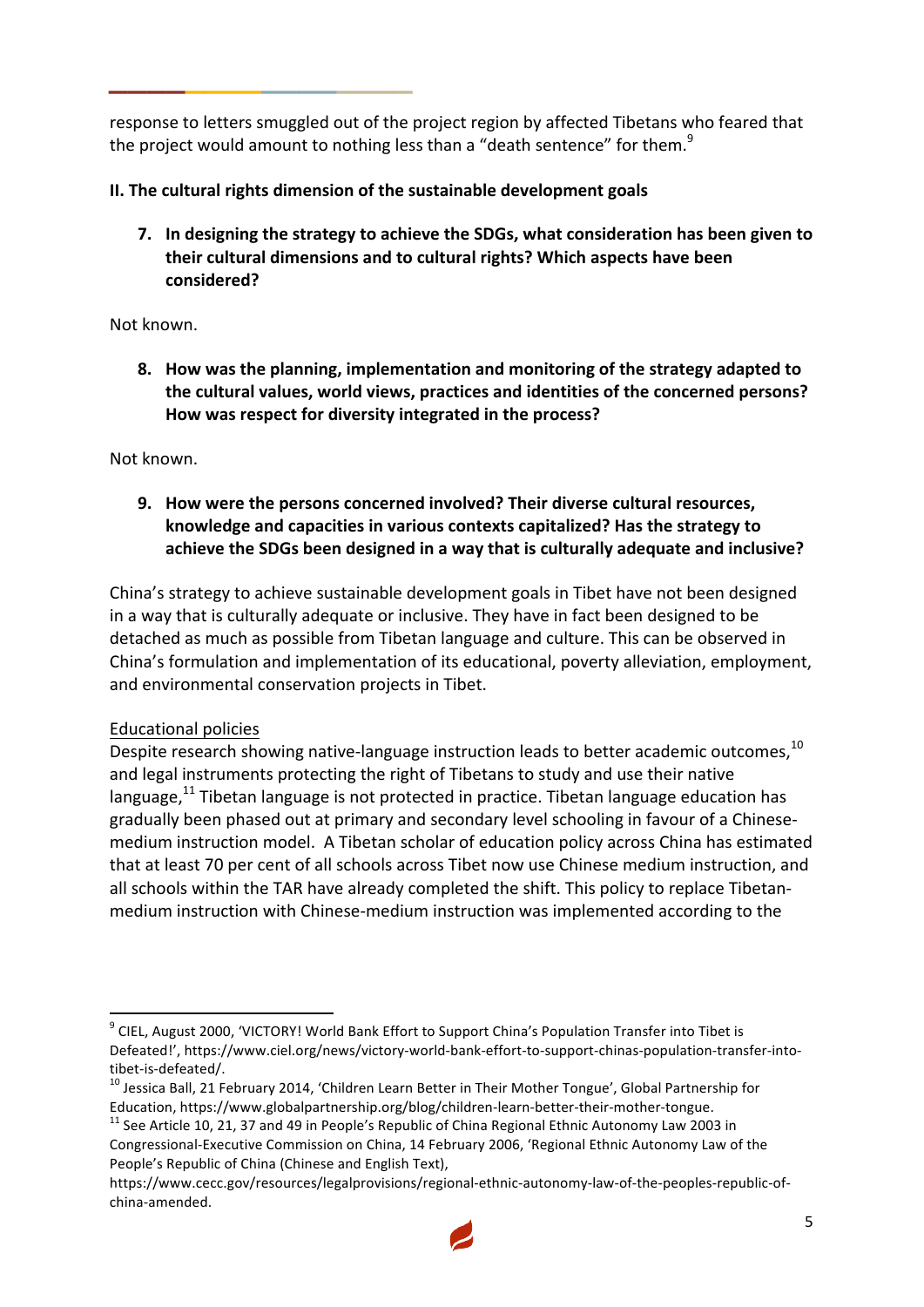National Long-Term Education Reform and Development Plan (2010-2020) and the Thirteenth Five Year Development Plan for National Language Works (2016-2020).<sup>12</sup>

Therefore, while China has improved education outcomes by enforcing 9 years of compulsory education in Tibet, they have failed to deliver culturally and linguistically appropriate education, which maximizes retention rates and academic performance. This concerted effort to phase out Tibetan language education and use has also extended to preschool education, with requirements now for children to pass Chinese language tests to enroll into year 1 of school. $^{13}$ 

In addition to these policies to eliminate Tibetan-language from the education system, we have also observed concerted efforts to eliminate Tibetan culture from the education experience. First, in tandem with the Chinese-medium education campaign, there has been a concerted effort to close schools using culturally Tibetan education materials. Second, a long-established ban on education materials that include references to Tibetan Buddhist religion, Tibetan identity or Tibetan history significantly limits student engagement in the learning materials. Third, the 2003 school consolidation policy, which replaced village schools with boarding schools in townships essentially forced children from the school age of five to live a way from their families and lose their connection to their families, community and their cultural world.

# Poverty alleviation campaigns and resettlement

**\_\_\_\_\_\_\_\_\_\_\_\_\_\_\_\_**

By the end of 2019, the Tibet Autonomous Region was allegedly freed from absolute poverty after 628,000 people were lifted out of poverty, according to Chinese state media reports.<sup>14</sup> This included 266,000 farmers and herders who resettled into new housing settlements.

China's nomad settlement policy is often cited as a case exemplifying poverty alleviation and development; however, this is in fact a counter example of poverty alleviation.

Since the 1980s<sup>15</sup>, state policies have sought to move pastoral nomads from their grasslands to 'civilize' Tibetans and render the frontier regions governable. Officially, the policy seeks to preserve the grasslands and improve the socio-economic situation of nomads.<sup>16</sup> Based on Chinese government media sources on explicitly nomadic populations, at least 1.8 million

 $^{12}$  International Campaign for Tibet, 30 November 2021, 'China renews attacks on remaining Tibetan-language schools, https://savetibet.org/china-renews-attacks-on-remaining-tibetan-language-schools/.<br><sup>13</sup> Ibid.<br><sup>14</sup> CGTN, 16 October 2020, 'Tibet: How China's toughest battleground defeated absolute poverty?',

eliminatedhttps://news.cgtn.com/news/2020-10-16/How-Tibet-eliminated-absolute-poverty-despite-harshclimate--UDkSdO4J5S/index.html.<br><sup>15</sup> Emily T. Yeh, Environmental Issues and conflict in Tibet, Hillman and Tuttle (eds.), 2016, 'Ethnic Conflict and

Protest in Tibet and Xinjiang: Unrest in China's West', Columbia University Press, Page 154. 16 These policies have been rolled out under different names, such as the Grassland Law, Rangeland Household

Responsibility System, Nomad Resettlement Project, Converting pastures to grassland, ecological migration project, and the comfortable housing project.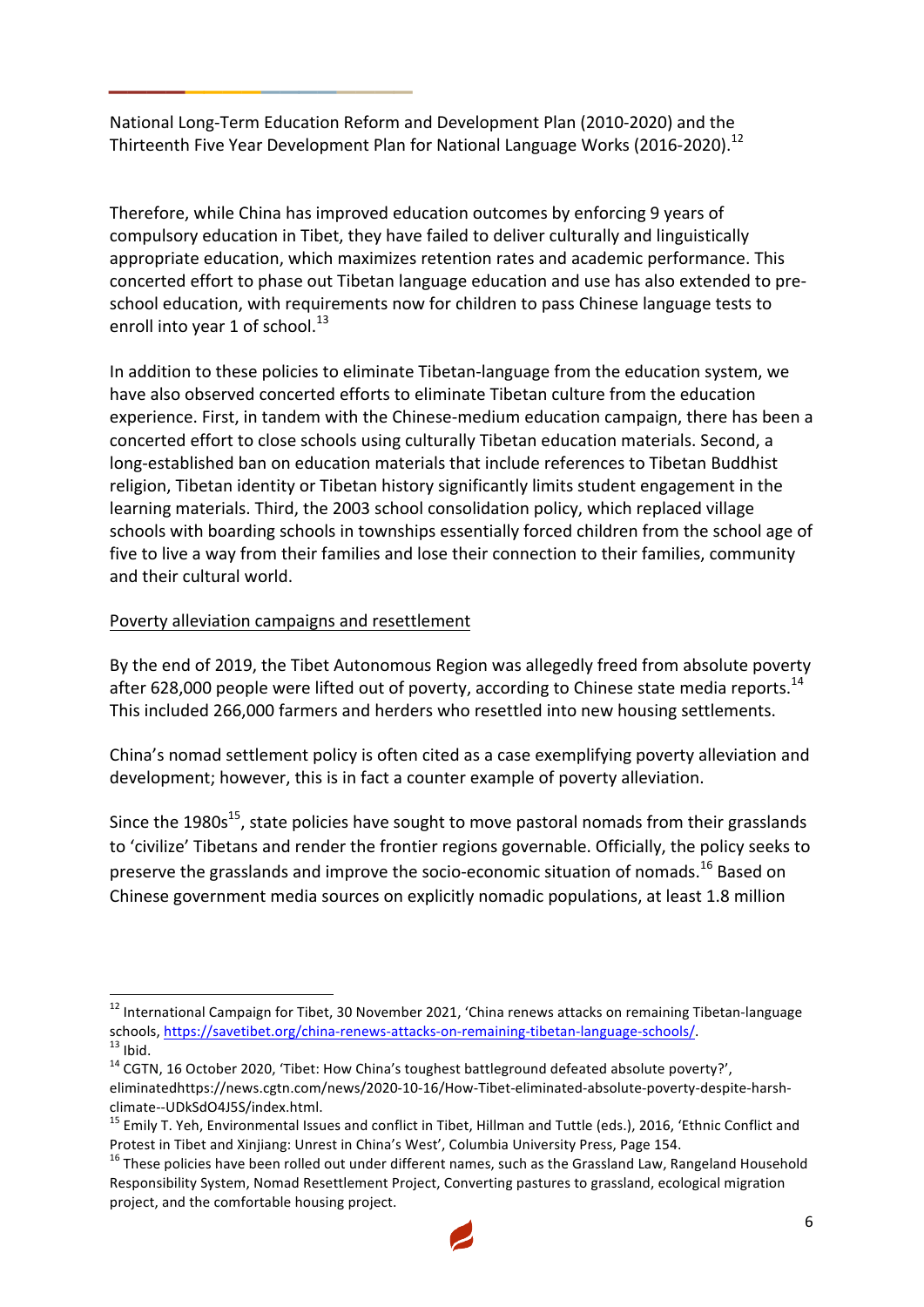nomads have been settled into sedentary houses under various Chinese government policies.17

Under these relocation policies, nomads are coerced into settled homes, apparently intentionally misled by promises of an improved quality of life with subsidized housing, new job opportunities, and easy access to health and education services. When settled, nomads struggle in the new cash economy without their animals and ready access to water, meat and dairy products, and fuel sources. They become indebted to government housing loans, with no skills training or viable work opportunities. Nomads consequently become poorer in real terms. Tibetan nomads are forced to reconfigure their lifestyle habits, aspirations and beliefs with no assistance to manage the transition or sufficient income sources to fund new out-of-pocket expenses such as education, healthcare and food costs.<sup>18</sup> In sum, the development policy that sought to improve their socio-economic position and health in fact reduces their quality of life. Nomad relocation also leads to the loss of local communities' knowledge in protecting wildlife and nature.

#### Employment policies

**\_\_\_\_\_\_\_\_\_\_\_\_\_\_\_\_**

Despite economic development ostensibly distributing the benefits of wealth generation, the Han-dominated and Han defined labour market has made Tibetans linguistically educationally and culturally disadvantaged in the job market. Tibetans commonly face ethnic discrimination in the private sector, while the state sector recently phased out preferential policies for local Tibetans and Tibetan language requirements for local government jobs.<sup>19</sup>

#### Environmental conservation

<u> 1989 - Jan Samuel Barbara, margaret e</u>

China has established a system of protected nature parks and reserves that ban human activity and residence, including pastoral grazing or gathering medicinal herbs in relevant areas.<sup>20</sup> While this policy claims to improve environmental sustainability, it undermines biodiversity conservation, as the boundaries of nature reserves do not align with sites of

http://www.chinadaily.com.cn/china/2012-07/06/content\_15555645.htm; Xinhua, 1 December 2012: 'Massive nomad settlement to protect "mother river"', http://en.people.cn/90882/8041990.html; China Daily, 6 July 2012: 'Over 1 million Tibetan nomads choose settlement', http://www.chinadaily.com.cn/china/2012-07/06/content\_15555645.htm; and Central People's Government of the People's Republic of China, 5 December 2009, '青海3万多口口牧民迁新居: "小口政 "托起"大民生"[Ch. 'Qinghai san wan duo hu nong mu min qian xinju: "xiao caizheng 'tuoqi' da minsheng', 'More than 30,000 farmers and herdsmen in Qinghai moved to their new homes: microfinance support the people's livelihood], http://www.gov.cn/jrzg/2009-12/05/content 1481036.htm; Human Rights Watch, 'They Say We Should Be Grateful', 2013, https://www.hrw.org/sites/default/files/reports/tibet0613webwcover\_0.pdf, page 4; China Daily, 7 August 2015, 'Families moving into the modern era', http://www.chinadaily.com.cn/china/tibet50years/2015-

https://www.hrw.org/report/2018/07/30/illegal-organizations/chinas-crackdown-tibetan-social-groups.<br><sup>20</sup> See Art. 26 of the State Council of the People's Republic of China, 1994, 'Regulations of the People's Republic of China on nature reserves', http://en.chinaculture.org/library/2008-01/07/content\_21464\_4.htm.



<sup>&</sup>lt;sup>17</sup> China Daily, 6 July 2012: 'Over 1 million Tibetan nomads choose settlement',

<sup>08/07/</sup>content\_21525294.htm.<br><sup>18</sup> Huatse Gyal, 2019, "I am concerned with the future of my children": the project economy and shifting views of education in a Tibetan pastoral community', Critical Asian Studies, Vol. 51, No. 1, pages 12-30.<br><sup>19</sup> Radio Free Asia, 14 March 2012, 'Language Policy Comes Under Scrutiny',

https://www.rfa.org/english/news/tibet/students-03142012213524.html; Human Rights Watch, 30 July 2018, 'Illegal Organizations: China's crackdown on Tibetan social Groups',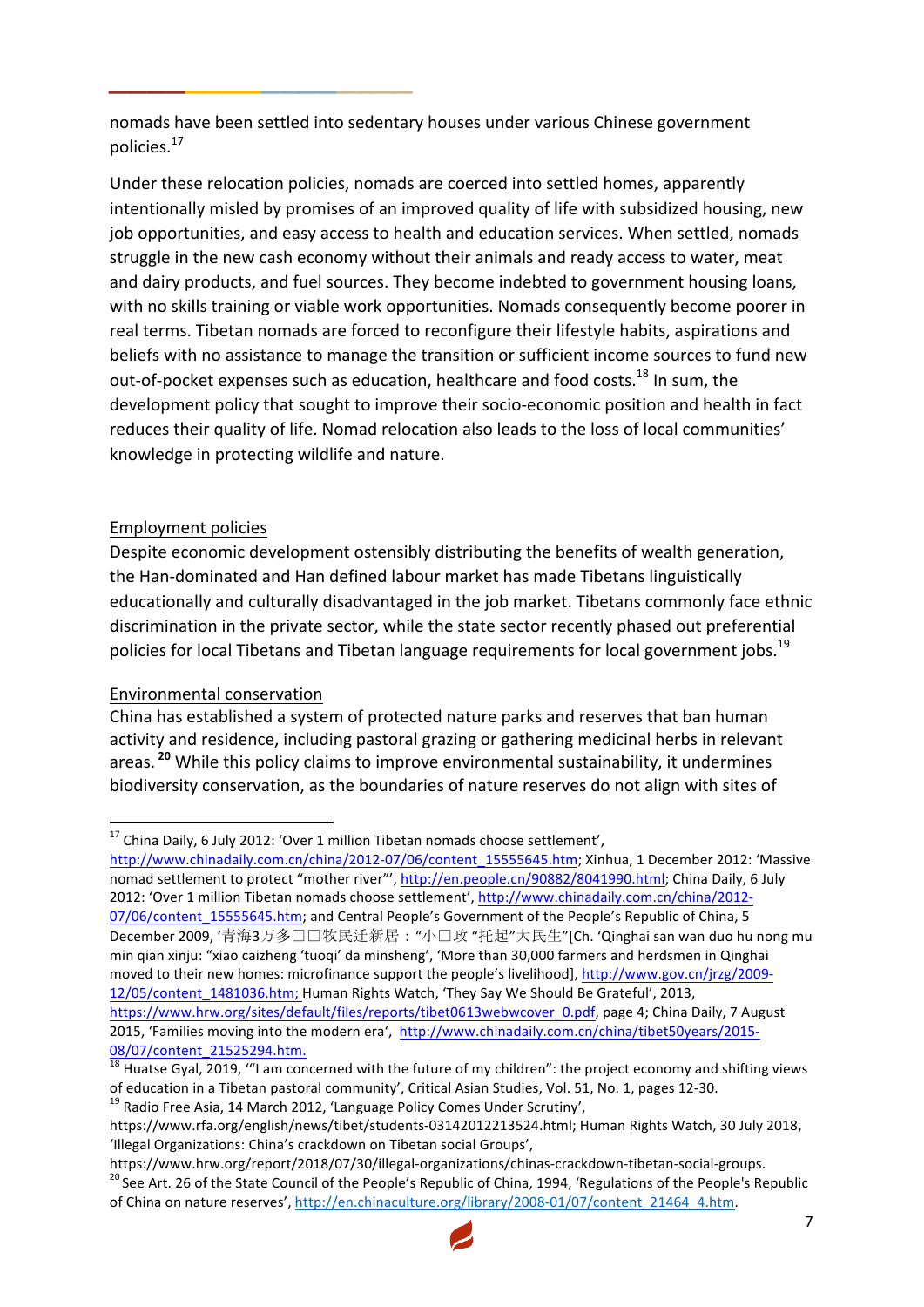biodiversity. Furthermore, the nature reserve policy to ensure environmental sustainability hinders the economic status of Tibetan herders and nomads as it prohibits traditional economic activity.

**\_\_\_\_\_\_\_\_\_\_\_\_\_\_\_\_**

### **10.** Have international development and financial agencies taken into account cultural rights in sustainable development initiatives?

We are aware of a 2006 UK Department for International Development program, which successfully drew on local cultures to design successful bilingual teacher training programs.

The 'Gannan Tibetan Bilingual Project' was a bilingual teacher training project for Tibetan primary school teachers supported by the UK Department for International Development in China in collaboration with the Gansu Provincial Department of Education, as part of the Support to Universal Basic Education Project (SUBEP).<sup>21</sup>

The project aimed to develop bilingual education teacher training materials for teaching language arts and mathematics, and to train Tibetan teachers in Gansu Tibetan Autonomous Prefectures on sound modern bilingual teaching principles and methodologies following the participatory approach.<sup>22</sup>

A baseline evaluation of the teaching methods at both primary and secondary schools revealed the need for teacher training on delivering quality and culturally appropriate bilingual education.<sup>23</sup> The researchers also observed a lack of instruction materials and learning resources, as well as use of outdated teaching methods.<sup>24</sup> The project worked with a team of Tibetans and external experts on traditional Tibetan and modern teaching methods to develop a sample lesson that "reflected the Tibetan culture aligned with the Chinese national curriculum and followed current research-based bilingual teaching practices while combining traditional Tibetan teaching methods".<sup>25</sup>

After a successful pilot eight-day primary teacher training program in Lanzhou city with 51 teachers, teachers provided positive feedback, noting the unique opportunity to have targeted Tibetan teacher training. Some teachers expressed enthusiasm having learned different ways to teach, but expressed concern for the lack of on-site trainers and supplementary Tibetan-language materials to support their teaching.<sup>26</sup>

Gouleta, who was invited as an international consultant on the project emphasized the importance of grounding education in the local culture. She stressed, "one of the most significant lessons learned is the importance of the minority culture and its human capital in the success of the project,"<sup>27</sup> adding, "no new bilingual teaching methodology can be effective and applicable in another geopolitical and cultural context unless it 'marries' with



 $^{21}$  Eirini Gouleta, 2011, 'A bilingual education professional development project for primary Tibetan teachers in China: the experience and lessons learned', International Journal of Bilingual Education and Bilingualism.<br>
<sup>22</sup> Ibid., Gouleta, 2011, page 6.<br>
<sup>23</sup> Ibid., Gouleta, page 9.<br>
<sup>24</sup> Ibid., Gouleta, page 6.<br>
<sup>25</sup> Ibid., Goule